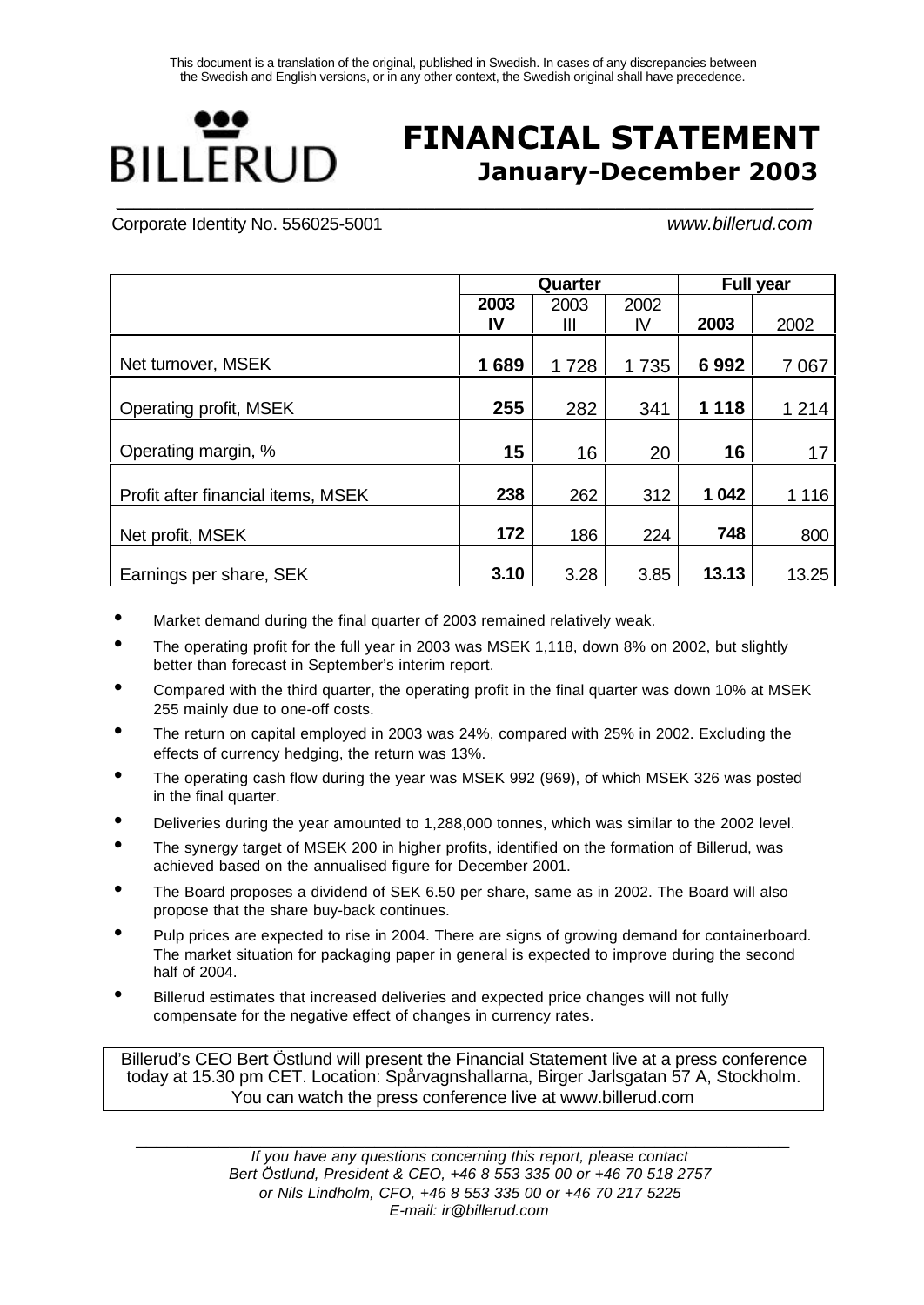## **Billerud Group**

### **Market**

Market demand for Billerud remained relatively weak during the final quarter of 2003. Production of packaging paper was restricted due to fewer orders. Despite this, 2003 was a record production year for Billerud due to the increase in production capacity. Deliveries in the final quarter amounted to 327,000 tonnes, up 2% on the third quarter. Deliveries for the full year reached 1,288,000 tonnes, which was in line with the 2002 figure, despite a weaker market this year.

For Billerud's packaging paper the relatively weak market conditions remained during the final quarter. Deliveries of packaging paper totalled 241,000 tonnes in the final quarter, up 2% on the third quarter. For the full year, deliveries of packaging paper amounted to 965,000 tonnes, down 1% on 2002.

Pulp prices have fluctuated considerably in 2003. The price of long fibre sulphate pulp was USD 440 per tonne at the start of the year and reached USD 560 per tonne in April/May. After a new low of USD 510 per tonne in the summer the price climbed to USD 560 per tonne in November, where it remains. Billerud delivered 86,000 tonnes of market pulp in the final quarter, up 1% on the third quarter. During the year as a whole Billerud delivered 323,000 tonnes, up 2% on 2002.

### **Sales and results**

#### *Final quarter*

Net turnover for the final quarter of 2003 was MSEK 1,689, down 2% on the previous quarter. Lower turnover was due to lower prices for packaging paper.

The operating profit was MSEK 255, down MSEK 27, or 10%, on the third quarter. The fall was mainly due to the one-off effects explained below.

Comments on the earnings trend for each product area are made on page 5.

Net financial items amounted to MSEK -17.

#### *Full year 2003*

Compared with the full year in 2002, net turnover fell by 1% to MSEK 6,992, mainly due to lower average prices.

The operating profit was MSEK 1,118, down MSEK 96, or 8%, compared with 2002. The fall was mainly due to changed exchange rates which served to reduce the operating profit by around MSEK 150 compared with the previous year.

Results for 2003 include costs of around MSEK 45 concerning the write down of spare parts stocks. Most of this sum was charged to final quarter results. This measure refers to spare parts of lower unit value which now have been charged to costs.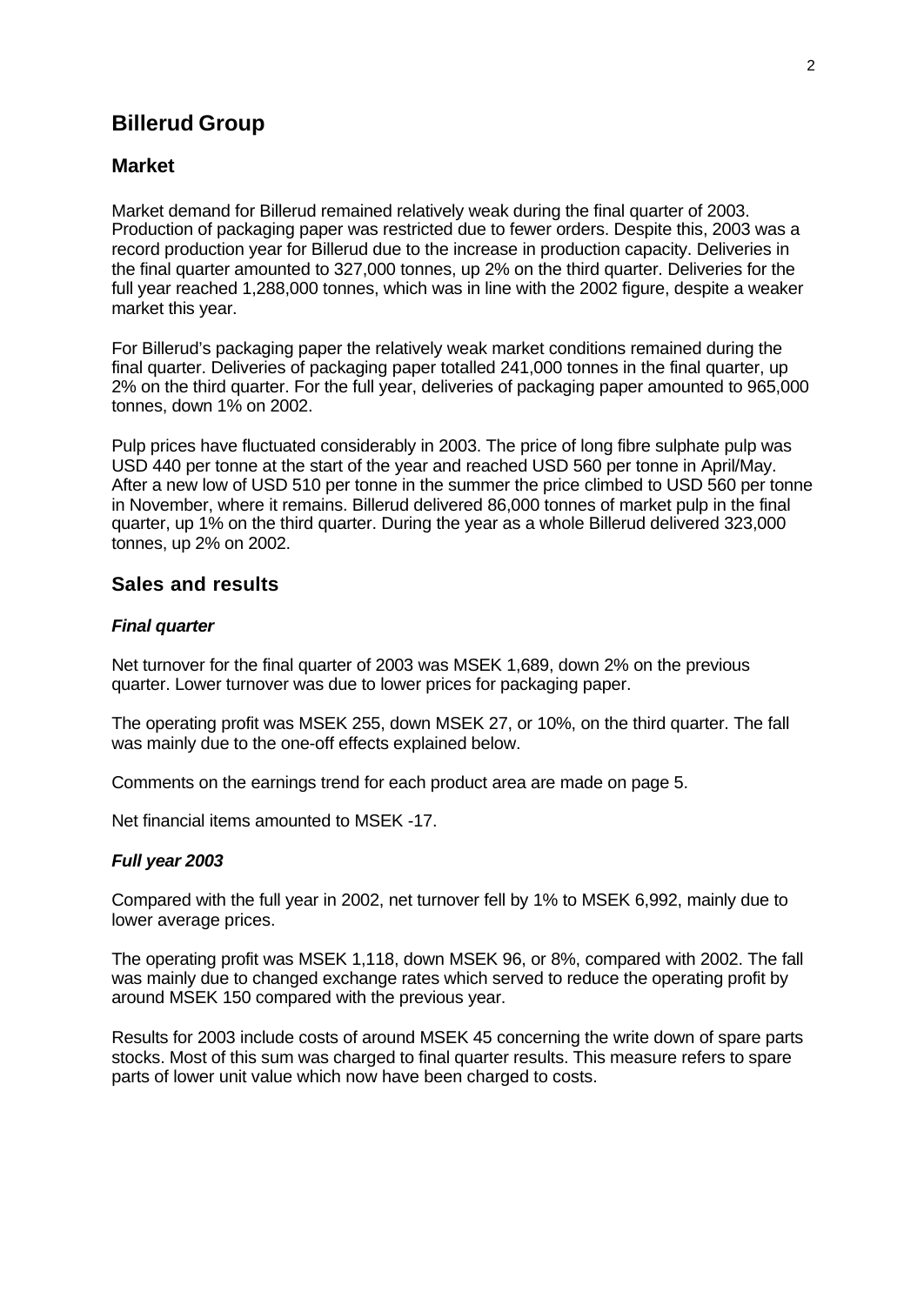The MSEK 96 fall in operating profit compared with 2002 can be divided approximately into the following components

|                                                              | (MSEK) |
|--------------------------------------------------------------|--------|
| Increased production volumes (including product mix effects) | $+20$  |
| Increased sales prices (in local currency)                   | $+100$ |
| Higher costs                                                 | -66    |
| Effect of changed exchange rates                             | $-150$ |
| Total change in operating profit                             | -96    |

Net financial items were MSEK -76, an improvement of MSEK 22, or 22%, on the previous year due to lower average net loan debt and lower interest rates.

The forecast tax expense was MSEK 294, which represents a tax rate of 28%.

### **Synergies**

In connection with the formation of Billerud, co-ordination benefits of around MSEK 200 were forecast compared with the starting point of January 2001. To achieve these benefits a streamlining project was started in 2001. Cost synergies have also been achieved.

The capacity increase to 1,350,000 tonnes, which was a part of the streamlining project, has now been achieved based on the annualised figures for December 2003. The financial effect of the capacity increase is assessed at MSEK 174, also based on the annualised figures for December 2003. On top of this are the previously reported cost synergies worth MSEK 30 and reduced costs of MSEK 27 due to logistics co-ordination. In total, therefore, synergies of around MSEK 230 have been achieved, based on the annualised figures for December 2003. For the full year in 2003, the synergy boost was around MSEK 145.

### **Foreign exchange exposure**

During 2003 net flows were hedged at the following rates: EUR/SEK 9.30 (9.48), USD/SEK 10.18 (10.61) and GBP/SEK 14.42 (15.15). Currency hedging boosted cash flow by around MSEK 501 (316), of which around MSEK 144 came in the final quarter. 15% of the positive effect was due to hedging of EUR, 80% to USD and 5% to GBP. Accounts receivable in foreign currency at the end of each period are valued at the hedged rate, which means that the boost to profits is not identical to the cash flow effect. During 2003 currency hedging boosted profits by around MSEK 500 (400).

Billerud's outstanding hedging contracts as of 31 December 2003 had a market value of MSEK 384. The amount of contracts corresponding to accounts receivable had an effect on profits in 2003. Other contracts that remained outstanding on 31 December 2003 but do not correspond to accounts receivable, had a market value of MSEK 298.

At the end of 2003 Billerud had hedged around 100% of estimated net flows in EUR over 15 months, around 87% of estimated net flows in USD over 12 months and around 60% of estimated net flows in GBP over 12 months at the rates shown below. At present, 69% off hedged amounts are in EUR, 28% in USD and 3% in GBP.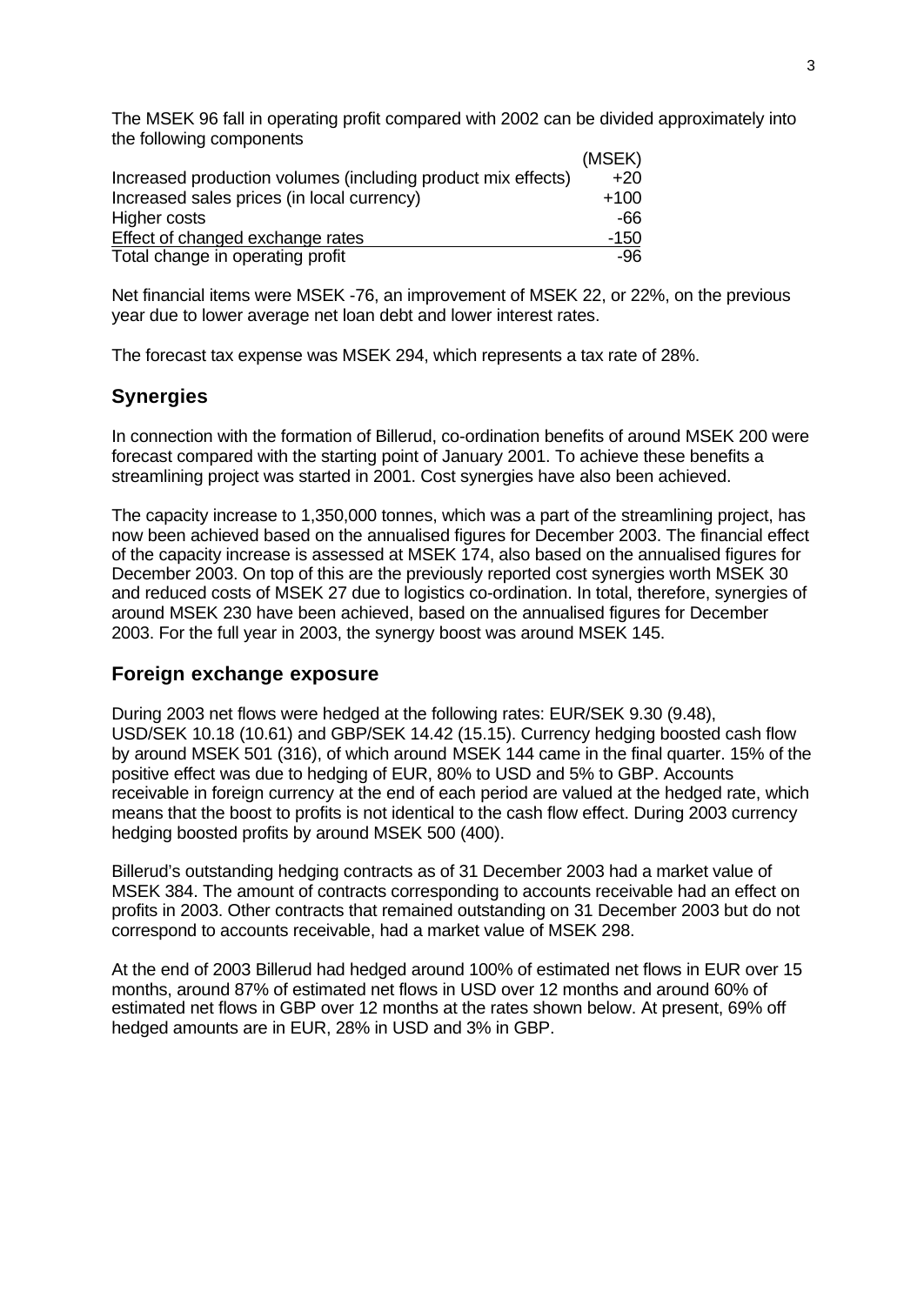| <b>Currency</b> | Q 1 2004 | Q 2 2004 | Q 3 2004 | Q 4 2004                 | Q 1 2005 | Average |
|-----------------|----------|----------|----------|--------------------------|----------|---------|
| EUR/SEK         | 9.21     | 9.29     | 9.21     | 9.27                     | 9.15     | 9.23    |
| USD/SEK         | 9.28     | 8.84     | 8.44     | 8.54                     | -        | 8.78    |
| <b>GBP/SEK</b>  | 14.36    | 13.79    | 13.11    | $\overline{\phantom{0}}$ | -        | 13.85   |

#### **Hedged exchange rates for the next 15 months (five quarters)**

### **Electricity**

Billerud consumes around 1.4 TWh of electricity per year, of which around 1.1 TWh is purchased from external suppliers. The rest is produced internally. At present, prices have been hedged for around 80% of consumption in 2004 and for around 40% of consumption in 2005.

Price increases for purchased electricity represented a cost increase of around MSEK 35 in 2003 compared with 2002. The prices fixed for 2004 are on average slightly higher than prices paid in 2003.

A system of electricity certificates was introduced in Sweden from 1 May 2003. As a producer of bio-fuel based electricity, Billerud is awarded an electricity certificate that can be sold on the market. During 2003 the sale of electricity certificates boosted profits by around MSEK 55. A full year boost to profits of MSEK 85 is forecast for 2004.

### **Investments and capital employed**

Gross investments amounted to MSEK 381, while depreciation in the same period amounted to MSEK 380. Investment costs are for environmental improvements and a capacity increase at Karlsborg, the completion of the rebuild of PM 4 and start of a new biological purification plant at Gruvön and for several smaller maintenance projects.

Billerud's capital employed amounted to MSEK 4,429 as of 31 December 2003, compared with MSEK 4 653 at the end of 2002. The reduction was mainly due to a higher liability for deferred tax.

The return on capital employed was 24%, compared with 25% for the full year in 2002. The return on equity was 23%. If the positive effects of currency contracts are ignored, the return on capital employed in 2003 was 13%.

### **Cash flow**

Cash flow from current activities during the year amounted to MSEK 1,372. Investment activities produced a deficit of MSEK 380. Operating cash flow, therefore, was MSEK 992, compared with MSEK 969 in 2002. Operating cash flow improved due to reduced tied-up working capital and lower tax payments.

Of operating cash flow, MSEK 376 was paid out in dividends to shareholders and MSEK 401 was used to buy back company shares. The net debt level was reduced by MSEK 200 during the year, of which MSEK 62 came in the final quarter. After reducing interest-bearing debt by MSEK 458, the cash change was minus MSEK 243.

As of 31 December 2003 Billerud's interest-bearing net debt was MSEK 1,220, compared with MSEK 1,420 at the end of 2002. The net debt/equity ratio at the end of the period was 0.38 times, compared with 0.44 at the end of 2002. Positive operating cash flow explains the reduction in the net debt/equity ratio.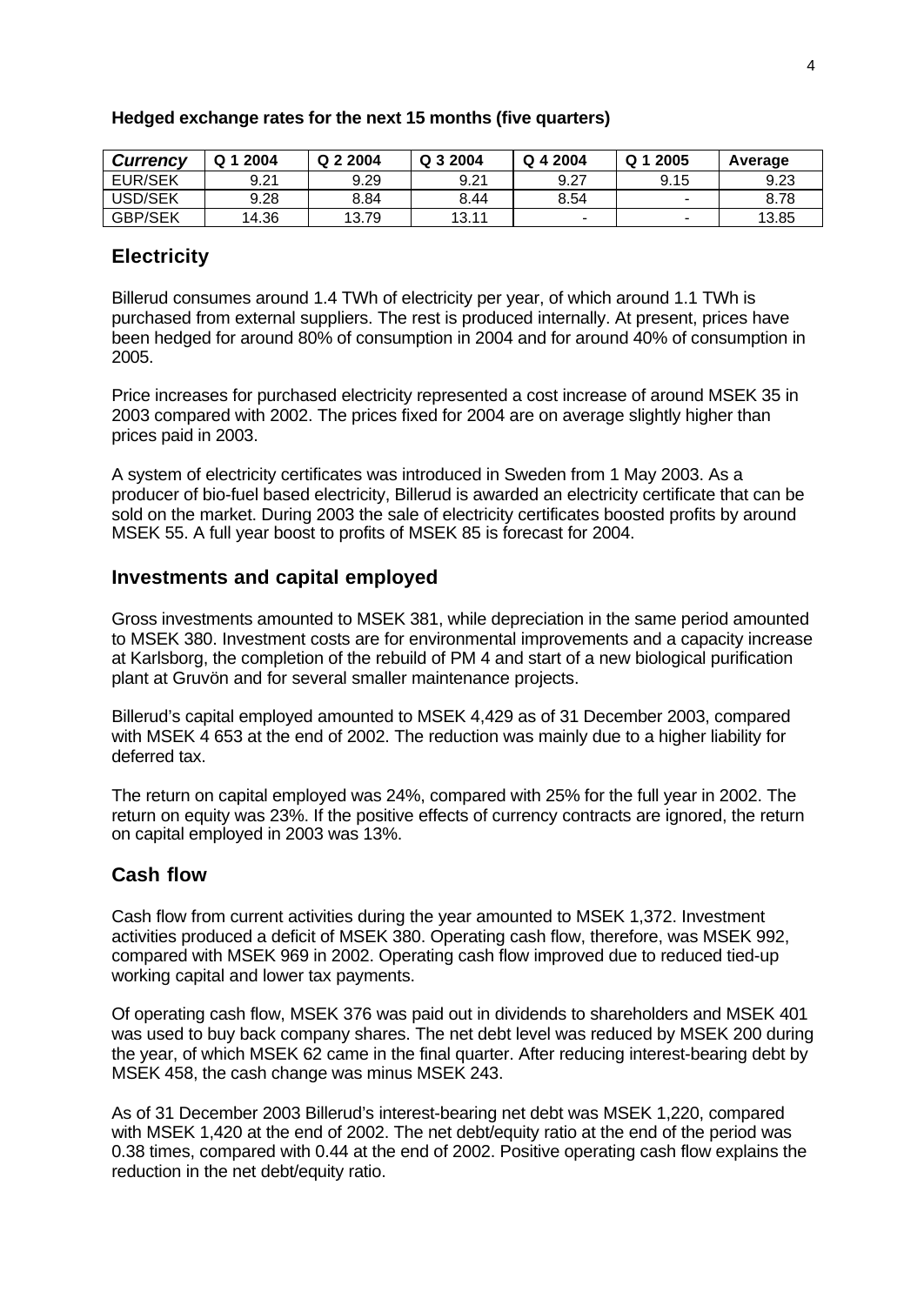| <b>MSEK</b> (positive figure indicates a reduction in | Oct-Dec | Jan-Dec | Jan-Dec |
|-------------------------------------------------------|---------|---------|---------|
| debt)                                                 | 2003    | 2003    | 2002    |
| <b>Current activities</b>                             | 402     | 1 372   | 1 3 3 9 |
| Investment activities                                 | $-76$   | $-380$  | $-370$  |
| Operating cash flow                                   | 326     | 992     | 969     |
|                                                       |         |         |         |
| <b>Dividend</b>                                       |         | $-376$  | $-220$  |
| Share buy-back                                        | $-260$  | $-401$  | $-441$  |
| To shareholders                                       | $-260$  | $-777$  | $-661$  |
| Other, items not affecting cash flow                  | -4      | $-15$   | 3       |
| Change in net debt during the period                  | 62      | 200     | 311     |

The cash flow analysis can be summarised as follows:

### **Financing**

Interest-bearing loans as of 30 December 2003 amounted to MSEK 1,470. This includes a syndicated bank loan of MSEK 700, bond loans of MSEK 742 and a convertible debenture with a market value of MSEK 28.

Financing with the use of bonds has been carried out in order to achieve a better distribution over time for loans falling due. In addition, Billerud has a certificate programme worth a total of MSEK 1,000, but which had not been utilised as of 30 December 2003. The aim of this programme is to refinance the existing syndicated bank loan and thus reduce interest payments. Issued certificates are covered by long-term loan guarantees.

### **Personnel**

The average number of employees during 2003 was 2,418, compared with 2,383 in 2002, i.e. an increase of 35.

### **Product areas**

Billerud's activities consist of three product areas – Kraft paper, Containerboard and Market pulp – which are strongly integrated in terms of production, making them hard to identify for accounting purposes. Risks and opportunities do not differ significantly between the product areas. Billerud has chosen to report and control its activities in these three product areas, which in the company's judgement form a joint operation. Production costs are divided between the three product areas according to the resources used by each product area.

#### **Net turnover and operating profit**

| Net turnover          |     |            |       |            | Operating profit |               |       |      |       |            |         |        |
|-----------------------|-----|------------|-------|------------|------------------|---------------|-------|------|-------|------------|---------|--------|
|                       |     |            |       | Jan-       | Jan-             |               |       |      |       | Jan-       | Jan-    |        |
|                       | Q 4 | $\Omega$ 3 | %     | <b>Dec</b> | Dec              | $\frac{0}{0}$ | $Q_4$ | Q3   | %     | <b>Dec</b> | Dec     | %      |
| <b>MSEK</b>           |     | 2003       | chang | 2003       | 2002             | chang         | 2003  | 2003 | chang | 2003       | 2002    | changl |
| Kraft paper           | 788 | 868        | -9    | 3474       | 3507             | $-1$          | 150   | 197  | $-24$ | 718        | 707     | 2      |
| <b>Containerboard</b> | 519 | 486        | 7     | 2067       | 2 1 6 2          | $-4$          | 56    | 58   | -3    | 287        | 413     | -31    |
| Market pulp           | 383 | 376        | 2     | 1454       | 1 400            | 4             | 63    | 51   | 24    | 175        | 158     | 11     |
| Other and             | -1  | -2         |       | -3         | -2               |               | $-14$ | -24  |       | $-62$      | -64     |        |
| eliminations          |     |            |       |            |                  |               |       |      |       |            |         |        |
| <b>Total Group</b>    | 689 | 728        | -2    | 6992       | 7067             | $-1$          | 255   | 282  | -10   | 1 1 1 8    | 1 2 1 4 | -8     |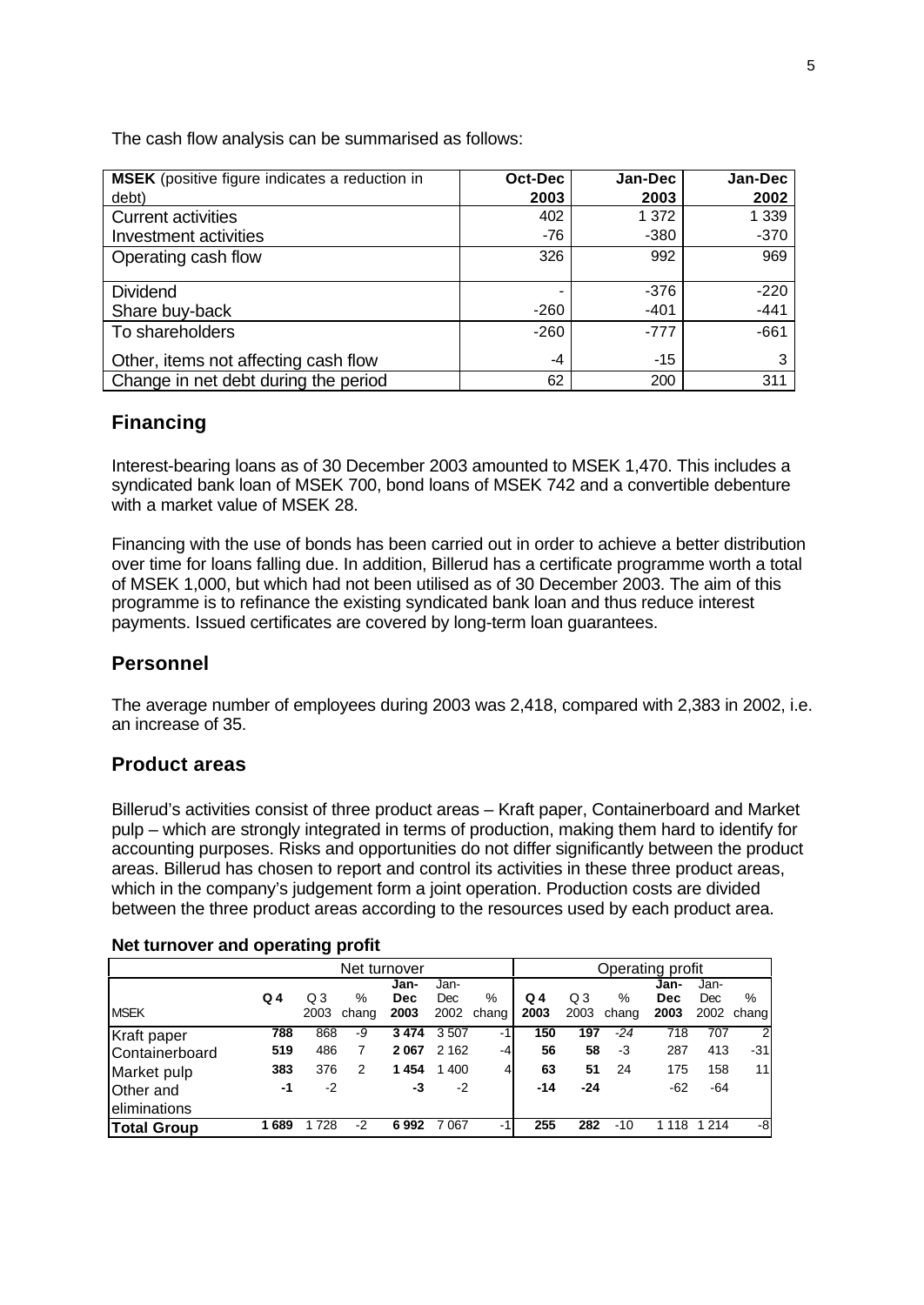#### *Kraft paper*

#### *Final quarter*

The operating profit for the quarter was MSEK 150, down MSEK 47, or 24%, on the third quarter mainly due to lower volumes and slightly lower prices.

#### *Full year 2003*

Compared with the full year in 2002, the operating profit was up 2% at MSEK 718. Deliveries were down 1%. Lower costs were the main reason for the profit rise.

#### *Containerboard*

#### *Final quarter*

The operating profit for the quarter was MSEK 56, down MSEK 2, or 3%, on the previous quarter. Lower prices were mainly compensated for by higher volumes.

#### *Full year 2003*

Compared with the full year in 2002 the operating profit was down 31% to MSEK 287, mainly due to lower average prices in SEK. Deliveries also fell 1%.

#### *Market pulp*

#### *Final quarter*

The operating profit reached MSEK 63, up MSEK 12, or 24%, on the third quarter mainly due to slightly higher prices and volumes. Based on the prices and exchange rates at the end of 2003 and excluding the effects of currency hedging, the operating profit for market pulp was around zero.

#### *Full year 2003*

Deliveries were 2% higher in 2003 compared with 2002. The operating profit was MSEK 175, up 11% due to higher prices and slightly higher volumes. If the effects of currency hedging are excluded, the operating profit for 2003 turns into a small loss.

### **Parent company**

Billerud AB comprises the Gruvön mill, the sales organisation for the Nordic markets and markets outside Europe, and head office functions.

Net turnover in 2003 amounted to MSEK 3,208. The profit after financial items amounted to MSEK 1,121 including anticipated dividend from the subsidiaries. Fixed-asset investments, excluding shares, amounted to MSEK 156. The average number of employees was 1,152. Liquid assets and short-term investments amounted to MSEK 276.

### **Withdrawal and buy-back of shares and share distribution**

Since the Annual General Meeting Billerud has bought back 3,782,000 shares at an average price of around SEK 105.83 per share. The buy-back represents around 6.5% of the total number of shares in the company.

In December 2003 the total number of shareholders (including nominees) was around 170,000, which makes the company the seventh largest on Stockholmsbörsen in terms of numbers of shareholders. The proportion of foreign ownership (excluding shares owned by the company itself) was around 31%.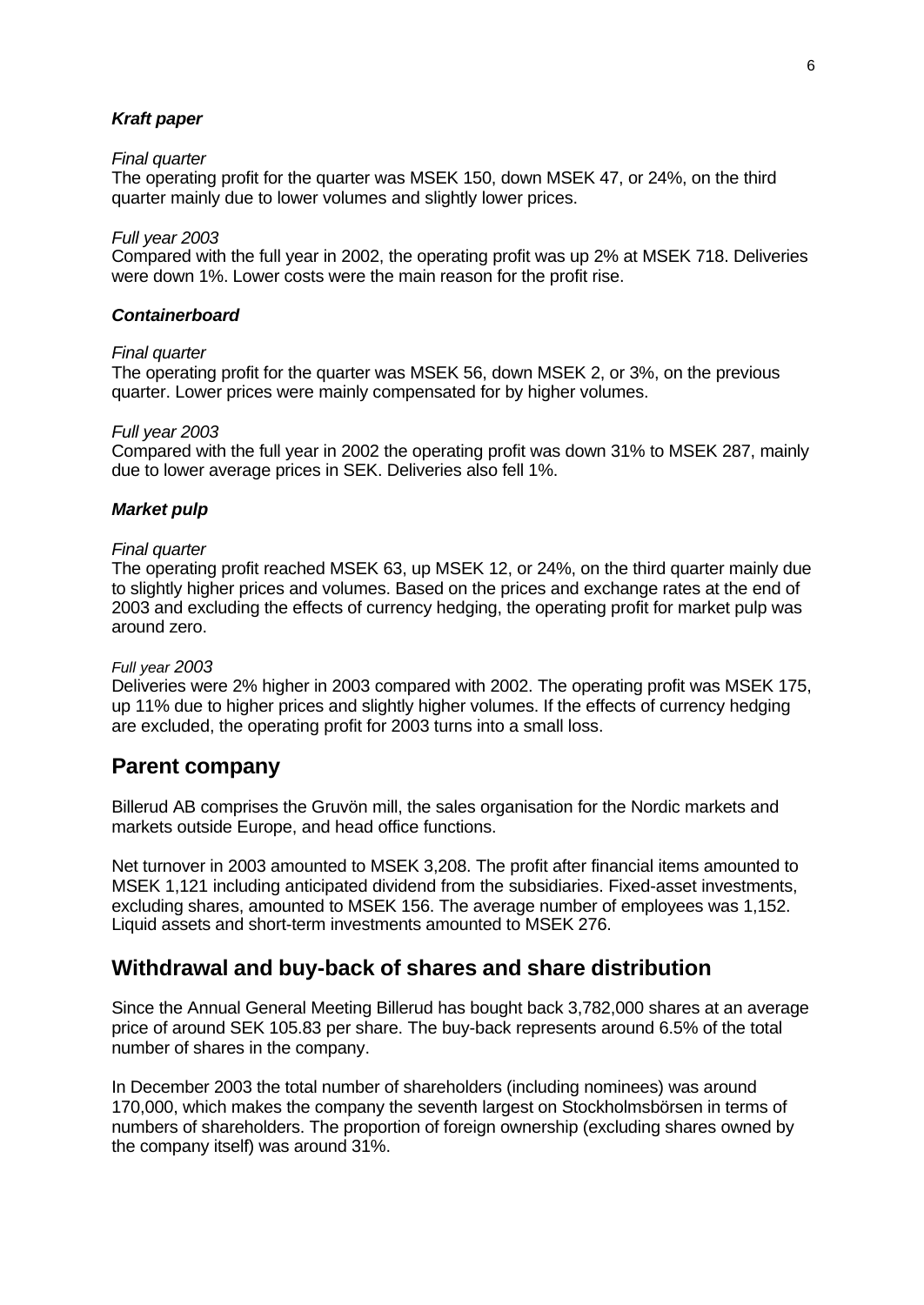As of 30 December 2003 the distribution of shares was as follows:

| Registered amount of shares                     | 57 909 998 |
|-------------------------------------------------|------------|
| Bought-back shares in company ownership         | $-3782000$ |
| Shares on the market                            | 54 127 998 |
| Convertible debenture loan (on full conversion) | 268 047    |
| Shares on the market (after full conversion)    | 54 396 045 |

The ten largest shareholders as of 30 December 2003 based on the VPC (the Securities Register Centre) and other information (excluding shares owned by the company itself) are as follows:

|                                            |                             | <b>Proportion of</b>                        |
|--------------------------------------------|-----------------------------|---------------------------------------------|
| Owner/nominee/bank                         | No. of shares<br>(millions) | shares on the market, %<br>(shares = votes) |
| Janus Capital                              | 3.7                         | 6.8                                         |
| <b>GMO Fonder</b>                          | 2.4                         | 4.5                                         |
| AFA Försäkringar                           | 2.1                         | 4.0                                         |
| Skandia Fonder/Skandia Liv                 | 1.8                         | 3.4                                         |
| SEB Fonder/SEB Trygg Liv                   | 1.5                         | 2.8                                         |
| <b>DWS Investment</b>                      | 1.2                         | 2.2                                         |
| Boston Safe Deposit And Trust              | 1.1                         | 2.0                                         |
| State Street Bank & Trust Co               | 1.0                         | 1.8                                         |
| JP Morgan Chase                            | 1.0                         | 1.8                                         |
| Second AP-Fonden                           | 0.8                         | 1.5                                         |
| <b>Total 10 largest</b>                    | 16.6                        | 30.7                                        |
| <b>Total excluding Billerud's buy-back</b> |                             |                                             |
| of own shares (3 782 000)                  | 54.1                        | 100.0                                       |

### **Purchase of Henry Cooke Ltd**

Billerud has signed an agreement concerning the purchase of the UK packaging paper company, Henry Cooke Ltd. The agreement is conditional on the approval of the UK Office of Fair Trading (OFT). The purchase sum for capital employed in the company is around MSEK 200. The purchase is not yet approved by the OFT and has consequently not been carried out. The company is not consolidated in the Billerud group.

Henry Cooke Ltd is the UK subsidiary of the listed South African company, Barloworld. The company produces packaging paper and focuses on the medical and flexible packaging segments, which are two of Billerud's top priority segments. The company's production site is located around 100 km north of Manchester and comprises two MG paper machines with a capacity of around 45,000 tonnes per year. The company has 180 employees and sales turnover of around MSEK 400. Sales are made globally, but the main concentration is in Europe.

### **Annual General Meeting, share dividend, etc.**

Billerud AB's Annual General Meeting will take place at 4 p.m. on Wednesday 5 May 2004 at Aula Magna at Stockholm University. An announcement will be made in the Swedish press four weeks before the meeting at the latest. The Annual Report will be distributed by early April and will also be available on the company's website from that time.

Billerud's Board proposes a dividend for 2003 of SEK 6.50 per share. The Board will also propose that the meeting authorise a further buy-back of Billerud shares.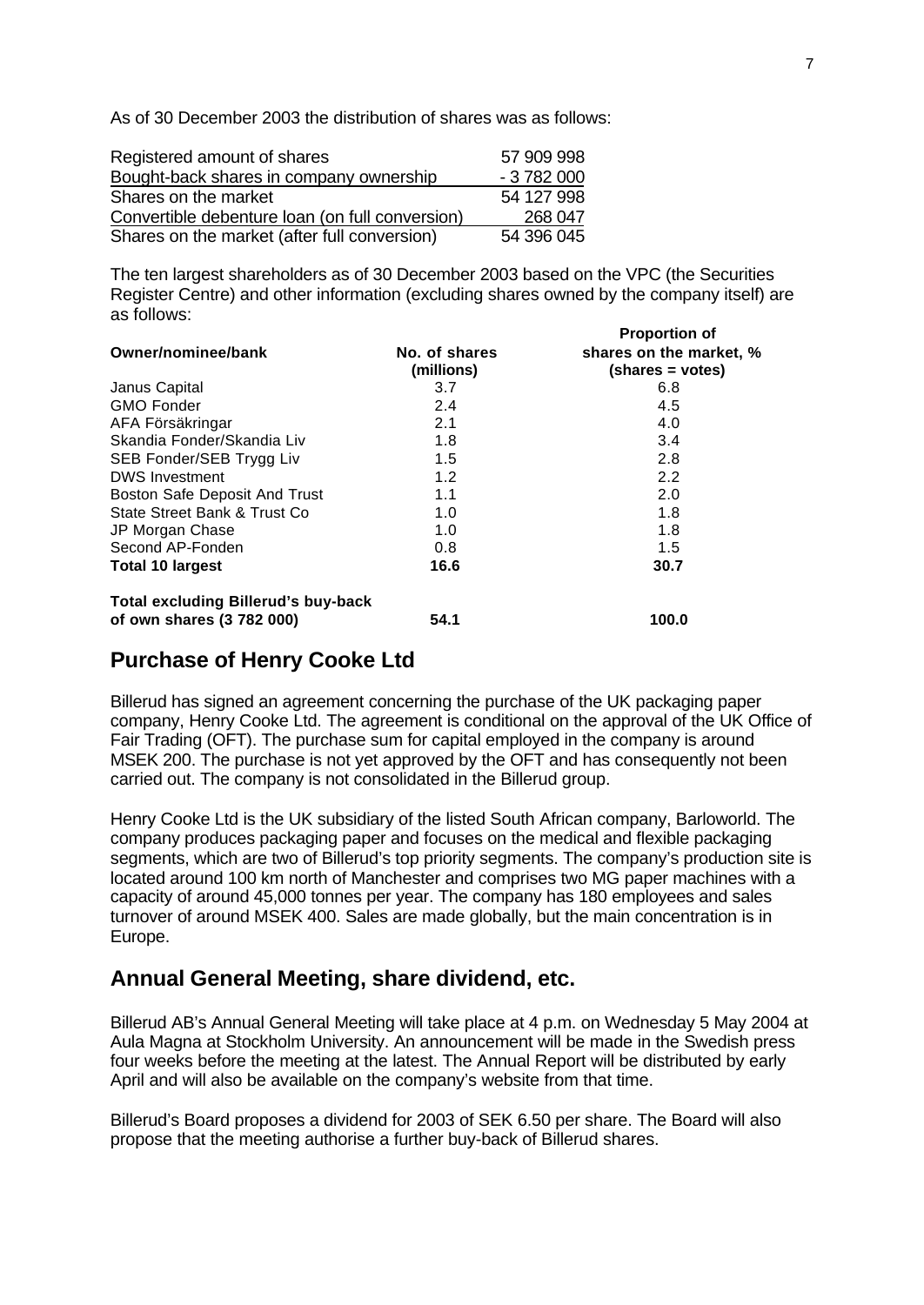It is proposed that the record date for the right to receive the dividend be set to 10 May 2004. It is expected that payment from VPC (the Securities Register Centre) will take place on Thursday 13 May 2004.

### **Outlook**

There are signs that demand for containerboard is increasing. The market situation in general is expected to improve during the second half of 2004. Deliveries 2004 are expected to increase compared to 2003. Prices for Billerud's packaging paper at the start of 2004 were lower than average prices 2003.

In February, several manufacturers announced that the price of long fibre sulphate pulp would rise to USD 590-600 per tonne. Further price rises for market pulp, expressed in USD, are expected during the year.

Changes in currency rates will, in spite of existing currency contracts, have a negative impact on operating profit with around MSEK 250 in 2004.

Maintenance stoppages in 2004 are planned at Gruvön and Skärblacka during the second quarter and at Karlsborg in the third quarter.

Billerud estimates that increased deliveries and expected price changes will not fully compensate for the negative effect of changes in currency rates.

Stockholm, Sweden 27 January 2004 Billerud AB (publ)

*The Board of Directors*

#### **Interim reports**

First quarter 2004 22 April 2004 Second quarter 004 20 July 2004 Third quarter 2004 21 October 2004 The AGM will be held on 5 May 2004

Billerud AB (publ) Box 703, SE-169 27 Solna, Sweden Corporate Identity Number 556025-5001 Tel +46 8 553 335 00 Fax +46 8 553 335 80 E-mail: info@billerud.com Internet website: http://www.billerud.com

*Billerud manufactures and markets packaging paper in the form of kraft paper and containerboard, and market pulp. Production is carried out at the Group's integrated pulp and paper mills in Gruvön, Karlsborg and Skärblacka. Billerud has a world-leading position within several well-defined product segments. The main customer base is in Europe but also includes the rest of the world. Billerud has annual sales of approximately SEK 7 billion and around 2,400 employees.*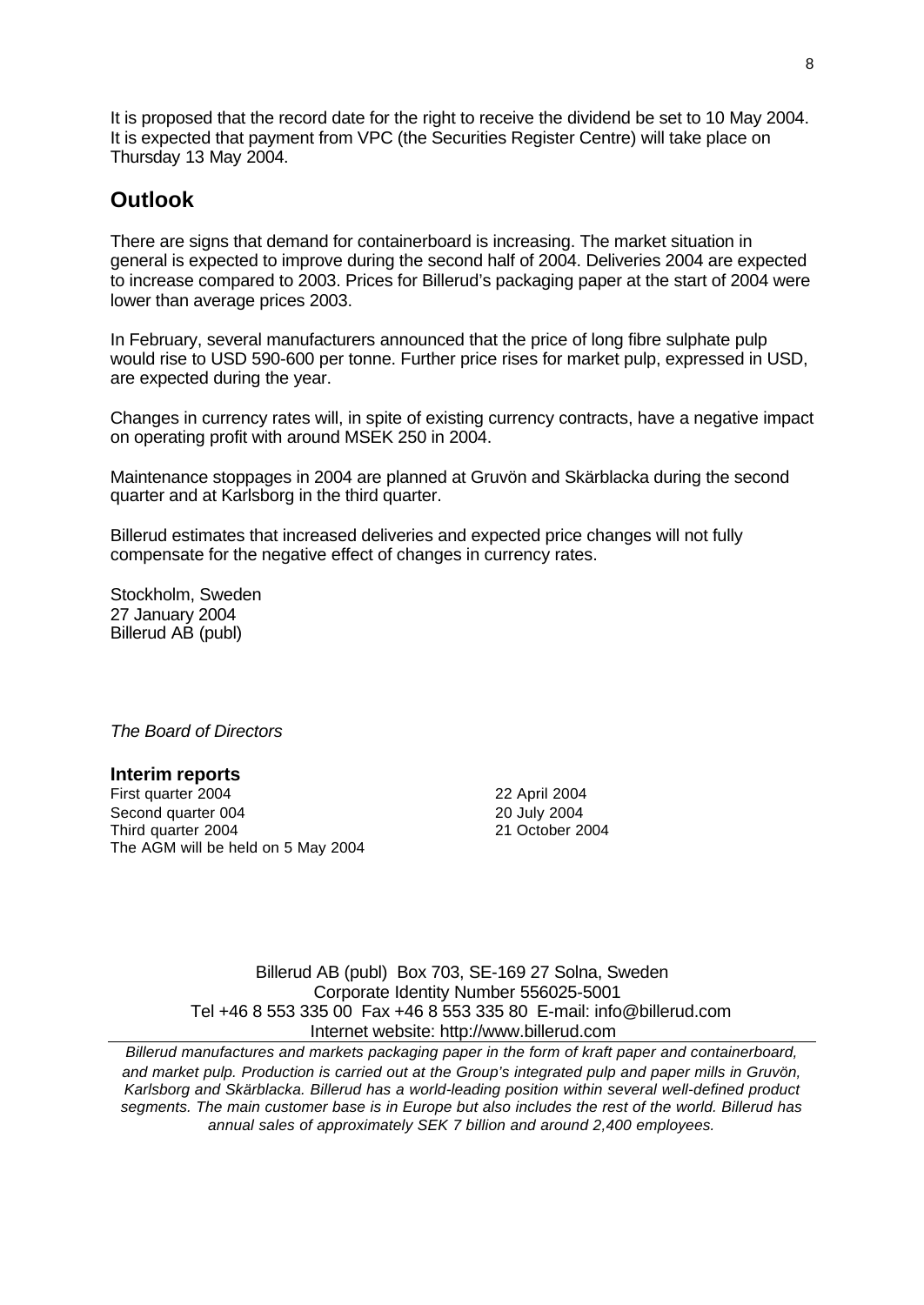### **Billerud Group Contract Contract Contract Contract Contract Contract Contract Contract Contract Contract Contract Contract Contract Contract Contract Contract Contract Contract Contract Contract Contract Contract Contra**

#### **Accounting principles**

The accounts are prepared in accordance with the recommendations of the Swedish Financial Accounting Standards Council, including the new recommendations that came into effect on 1 January 2003. The new recommendations are not judged to have any material impact on the accounts. Concerning recommendation RR25 (Reporting for segments – line of business and geographic area) see comments under Products areas on page 5 of this report. The interim report is prepared in accordance with recommendation RR20 of the Swedish Financial Accounting Standards Council. Most of Billerud's pension plans are benefit-related. From 2004 Billerud will implement recommendation RR29 – Remuneration to employees. These rules are based on IAS 19 and the effect of changing principles will be reported directly under shareholders' equity as of 1 January 2004. Adapting to this new principle will mean that the pension liability increases to around MSEK 10. For details of accounting principles and definitions of key figures, see the 2002 Annual Report pages 19 and 44-45.

| <b>Profit and Loss Account</b>                 |              |         |                    | <b>Full year</b>                            |         |         |         |
|------------------------------------------------|--------------|---------|--------------------|---------------------------------------------|---------|---------|---------|
|                                                | Oct-Dec      |         | July-Sept Apr-June | Jan-Mar                                     | Oct-Dec | Jan-Dec | Jan-Dec |
| <b>MSEK</b>                                    | 2003         | 2003    | 2003               | 2003                                        | 2002    | 2003    | 2002    |
| Net turnover                                   | 1689         | 1728    | 1731               | 1844                                        | 1735    | 6992    | 7067    |
| Other income                                   | $\mathbf{2}$ | 4       | 2                  | 2                                           | 2       | 10      | 10      |
| <b>Operating income</b>                        | 1691         | 1732    | 1733               | 1846                                        | 1737    | 7 0 0 2 | 7077    |
| Raw materials and consumables                  | -620         | $-603$  | $-605$             | $-611$                                      | $-597$  | -2439   | $-2417$ |
| Change in stock                                | 43           | $-13$   | 31                 | $-33$                                       | 22      | 28      | -38     |
| Staff expenses                                 | $-305$       | $-293$  | $-334$             | $-292$                                      | $-292$  | $-1224$ | $-1171$ |
| Other external expenses                        | -458         | $-447$  | $-446$             | $-518$                                      | $-438$  | $-1869$ | $-1872$ |
| Depreciation                                   | $-96$        | $-94$   | $-95$              | $-95$                                       | -91     | $-380$  | $-365$  |
| <b>Operating expenses</b>                      | $-1436$      | $-1450$ | $-1449$            | $-1549$                                     | $-1396$ | $-5884$ | $-5863$ |
| <b>Operating profit</b>                        | 255          | 282     | 284                | 297                                         | 341     | 1 1 1 8 | 1 2 1 4 |
| <b>Financial items</b>                         | $-17$        | $-20$   | $-18$              | $-21$                                       | $-29$   | $-76$   | $-98$   |
| <b>Profit after financial items</b>            | 238          | 262     | 266                | 276                                         | 312     | 1042    | 1 1 1 6 |
| Tax                                            | -66          | $-76$   | $-76$              | $-76$                                       | $-88$   | $-294$  | $-316$  |
| Net profit for the period                      | 172          | 186     | 190                | 200                                         | 224     | 748     | 800     |
| Earnings per share, SEK                        | 3.10         | 3.28    | 3.30               | 3.45                                        | 3.85    | 13.13   | 13.25   |
| Earnings per share after full                  |              |         |                    |                                             |         |         |         |
| conversion, SEK                                | 3.09         | 3.27    | 3.29               | 3.44                                        | 3.84    | 13.09   | 13.23   |
|                                                |              |         |                    |                                             |         |         |         |
| <b>Balance Sheet</b>                           |              | 31 Dec  | 30 Sept            | 30 June                                     | 31 Mar  | 31 Dec  |         |
| <b>MSEK</b>                                    |              | 2003    | 2003               | 2003                                        | 2003    | 2002    |         |
| <b>Fixed assets</b>                            |              | 4 3 6 4 | 4 3 7 9            | 4419                                        | 4428    | 4 3 6 0 |         |
| <b>Stocks</b>                                  |              | 690     | 638                | 688                                         | 654     | 669     |         |
| Accounts receivable                            |              | 1083    | 1 1 6 2            | 1 1 4 3                                     | 1 1 4 3 | 1 1 0 7 |         |
| Other current assets                           |              | 154     | 184                | 178                                         | 171     | 141     |         |
| Cash, bank balances and short-term             |              | 353     | 543                | 279                                         | 491     | 596     |         |
| investments                                    |              | 6644    | 6906               | 6707                                        | 6887    | 6873    |         |
| <b>Total assets</b>                            |              |         |                    |                                             |         |         |         |
| Shareholders' equity                           |              | 3 2 0 4 | 3 2 9 3            | 3 1 9 5                                     | 3433    | 3 2 3 3 |         |
| Interest-bearing provisions                    |              | 108     | 99                 | 96                                          | 91      | 88      |         |
| Non-interest-bearing provisions                |              | 973     | 688                | 694                                         | 696     | 699     |         |
| Interest-bearing liabilities                   |              | 1470    | 1726               | 1728                                        | 1728    | 1928    |         |
| Accounts payable                               |              | 383     | 361                | 354                                         | 384     | 372     |         |
| Other, non-interest-bearing liabilities        |              | 506     | 739                | 640                                         | 555     | 553     |         |
| Total shareholders' equity, provisions and     |              |         |                    |                                             |         |         |         |
| <b>liabilities</b>                             |              | 6 644   | 6906               | 6707                                        | 6887    | 6873    |         |
| Specification of change in equity              |              |         |                    | Jan-Dec Jan-Sept Jan-June Jan-Mar Full year |         |         |         |
| <b>MSEK</b>                                    |              | 2003    | 2003               | 2003                                        | 2003    | 2002    |         |
| Opening equity                                 |              | 3 2 3 3 | 3 2 3 3            | 3 2 3 3                                     | 3 2 3 3 | 3091    |         |
| Net profit for the period                      |              | 748     | 577                | 390                                         | 200     | 800     |         |
| Dividend                                       |              | $-376$  | $-376$             | $-376$                                      |         | $-220$  |         |
| Share buy-back                                 |              | $-401$  | $-141$             | $-52$                                       |         | $-441$  |         |
| Convertible subordinated debenture, difference |              |         |                    |                                             |         |         |         |
| in value market rate/nominal rate              |              |         |                    |                                             |         | 3       |         |
| <b>Closing equity</b>                          |              | 3 2 0 4 | 3 2 9 3            | 3195                                        | 3 4 3 3 | 3 2 3 3 |         |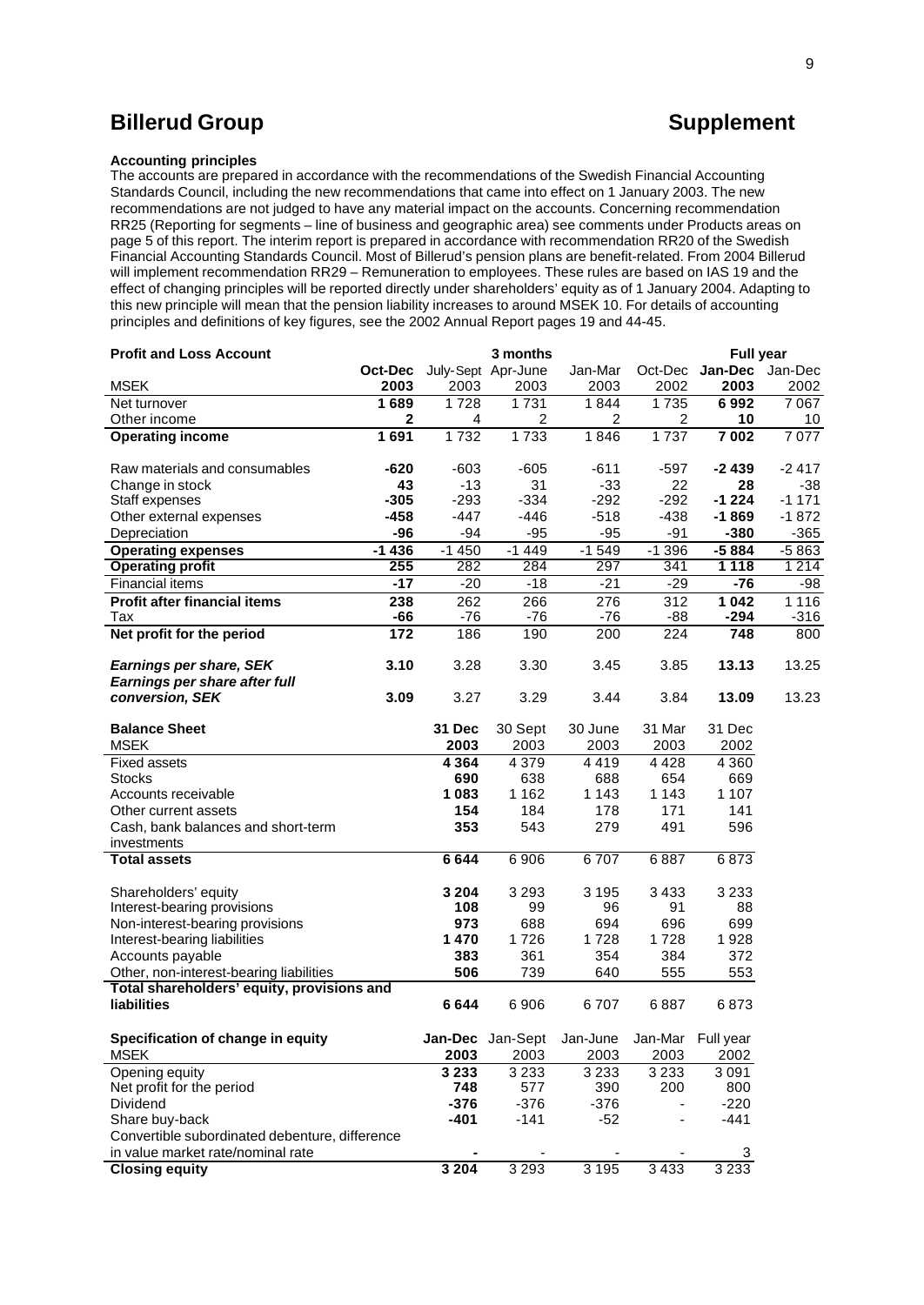| <b>Cash Flow Statement</b>                        | Oct-Dec | Oct-Dec | Jan-Dec | Full year |
|---------------------------------------------------|---------|---------|---------|-----------|
| <b>MSEK</b>                                       | 2003    | 2002    | 2003    | 2002      |
| Operating surplus, etc                            | 349     | 428     | 1494    | 1567      |
| Change in working capital, etc.                   | 57      |         | 79      | 48        |
| Net financial items, taxes, etc.                  | -4      | $-19$   | $-201$  | $-276$    |
| Cash flow from operating activities               | 402     | 409     | 1 3 7 2 | 1 3 3 9   |
|                                                   |         |         |         |           |
| Investment in fixed assets                        | -76     | $-109$  | -381    | -373      |
| Disposal of fixed assets                          | 0       | 2       |         | 3         |
| <b>Cash flow from investment activities</b>       | -76     | $-107$  | -380    | $-370$    |
| <b>Operating cash flow</b>                        | 326     | 302     | 992     | 969       |
|                                                   |         |         |         |           |
| Change in interest-bearing debt                   | -256    | $-288$  | -458    | -62       |
| Dividend                                          |         |         | -376    | $-220$    |
| Share buy-back                                    | -260    |         | -401    | -441      |
| Convertible subordinated debenture, difference in |         |         |         |           |
| value market rate/nominal rate                    |         |         |         | 3         |
| Cash flow from financing activities               | $-516$  | $-288$  | $-1235$ | $-720$    |
| Total cash flow (= change in liguid assets)       | -190    | 14      | $-243$  | 249       |
|                                                   |         |         |         |           |
| Liquid assets at the beginning of the year        | 543     | 582     | 596     | 347       |
| <b>Total cash flow</b>                            | -190    | 14      | -243    | 249       |
| Liquid assets at the end of the period            | 353     | 596     | 353     | 596       |

 $1)$  This amount for the period January-December 2003 includes an operating profit of MSEK 1,118, returned depreciation of MSEK 380 and other items, MSEK -4

| <b>Key figures</b>                                 | Jan-Dec<br>2003 | 2003    | Jan-Sept Jan-June<br>2003 | Jan-Mar<br>2003 | Full year<br>2002 |
|----------------------------------------------------|-----------------|---------|---------------------------|-----------------|-------------------|
| Margins                                            |                 |         |                           |                 |                   |
| Gross margin, %                                    | 21              | 22      | 22                        | 21              | 22                |
| Operating margin, %                                | 16              | 16      | 16                        | 16              | 17                |
| Return (rolling 12 months)                         |                 |         |                           |                 |                   |
| Return on capital employed, %                      | 24              | 26      | 27                        | 26              | 25                |
| Return on equity, %                                | 23              | 25      | 27                        | 26              | 26                |
| Return on equity after full conversion, %          | 23              | 25      | 27                        | 26              | 26                |
| Capital structure at end of period                 |                 |         |                           |                 |                   |
| Capital employed, MSEK                             | 4429            | 4574    | 4740                      | 4760            | 4653              |
| Shareholders' equity, MSEK                         | 3 2 0 4         | 3 2 9 3 | 3 1 9 5                   | 3433            | 3 2 3 3           |
| Interest-bearing net debt, MSEK                    | 1 2 2 0         | 1 2 8 2 | 1545                      | 1 3 2 7         | 1420              |
| Net debt/equity ratio, times                       | 0,38            | 0,39    | 0,48                      | 0,39            | 0,44              |
| Net debt/equity ratio after full conversion, times | 0,37            | 0,38    | 0,47                      | 0,38            | 0,43              |
| Equity ratio, %                                    | 48              | 48      | 48                        | 50              | 47                |
| Equity ratio after full conversion, %              | 49              | 48      | 48                        | 50              | 47                |
| Per share                                          |                 |         |                           |                 |                   |
| Earnings per share, SEK                            | 13.13           | 10.03   | 6.75                      | 3.45            | 13.25             |
| Average no. of shares, '000                        | 56 990          | 57 491  | 57 805                    | 57910           | 60 40 5           |
| Earnings per share after full conversion, SEK      | 13.09           | 10.00   | 6.73<br>58 074            | 3.44<br>58 178  | 13.23<br>60 546   |
| Average no. of shares, '000                        | 57 258          | 57 759  |                           |                 |                   |
| Per share at end of period                         |                 |         |                           |                 |                   |
| Equity per share, SEK                              | 58.19           | 58.31   | 55.69                     | 59.28           | 55.82             |
| No. of shares, '000                                | 54 128          | 56 467  | 57 374                    | 57910           | 57910             |
| Equity per share after full conversion, SEK        | 59.42           | 58.53   | 55.92                     | 59.48           | 56.04             |
| No. of shares, '000                                | 54 396          | 56 735  | 57 642                    | 58 178          | 58 178            |
| Gross investments, MSEK                            | 381             | 305     | 249                       | 163             | 373               |
| Average number of employees                        | 2418            | 2415    | 2 3 8 8                   | 2 3 9 7         | 2 3 8 3           |